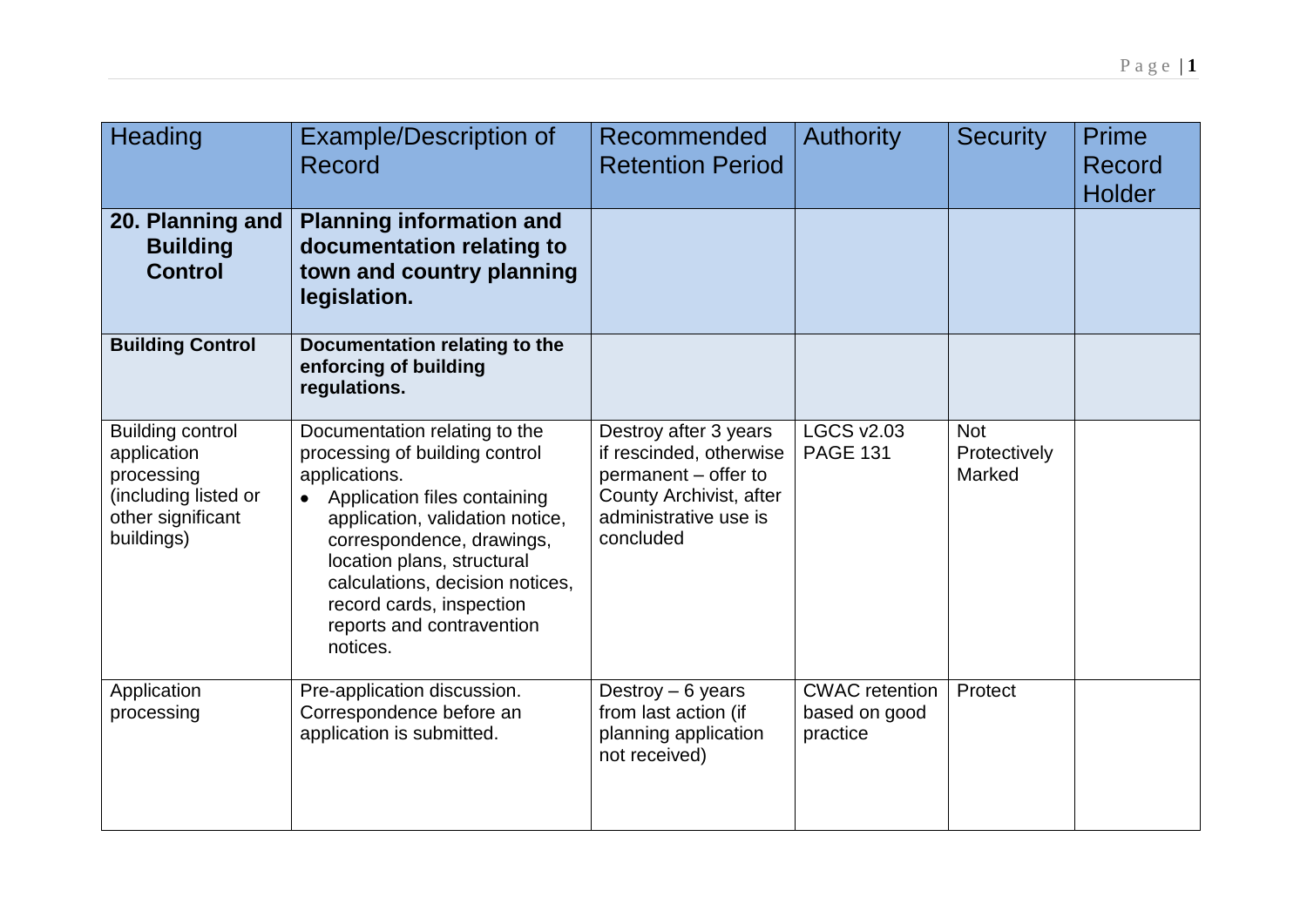| Heading                     | <b>Example/Description of</b><br>Record                                                                                                                                         | Recommended<br><b>Retention Period</b>                                                      | <b>Authority</b>                                   | <b>Security</b>                      | <b>Prime</b><br><b>Record</b><br><b>Holder</b> |
|-----------------------------|---------------------------------------------------------------------------------------------------------------------------------------------------------------------------------|---------------------------------------------------------------------------------------------|----------------------------------------------------|--------------------------------------|------------------------------------------------|
| <b>Building regulations</b> | Documentation relating to the<br>processes of regulating the<br>planned use of land or buildings<br>and inspecting building work for<br>the purposes of ensuring<br>compliance. | Permanent - offer to<br><b>County Archivist after</b><br>administrative use is<br>concluded | <b>CWAC</b> retention<br>based on good<br>practice | <b>Not</b><br>Protectively<br>Marked |                                                |
| Registration                | Building control register.<br>Building control register sheets.                                                                                                                 | Permanent - offer to<br><b>County Archivist after</b><br>administrative use is<br>concluded | <b>RGLA 10.8</b>                                   | Protect                              |                                                |
| <b>Unauthorised works</b>   | Information relating to<br>unauthorised works.                                                                                                                                  | Permanent - offer to<br><b>County Archivist after</b><br>administrative use is<br>concluded | <b>CWAC</b> retention<br>based on good<br>practice | Protect                              |                                                |
| <b>Covenant Control</b>     | Information relating to<br>covenanted properties.                                                                                                                               |                                                                                             |                                                    |                                      |                                                |
| Policies                    | Information relating to policies.                                                                                                                                               | Permanent - offer to<br><b>County Archivist after</b><br>administrative use is<br>concluded | <b>CWAC</b> retention<br>based on good<br>practice | <b>Not</b><br>Protectively<br>Marked |                                                |
| <b>Covenant controls</b>    | Covenant control files containing<br>applications, correspondence,<br>drawings and notices.                                                                                     | Permanent - offer to<br><b>County Archivist</b>                                             | <b>CWAC</b> retention<br>based on good<br>practice | Protect                              |                                                |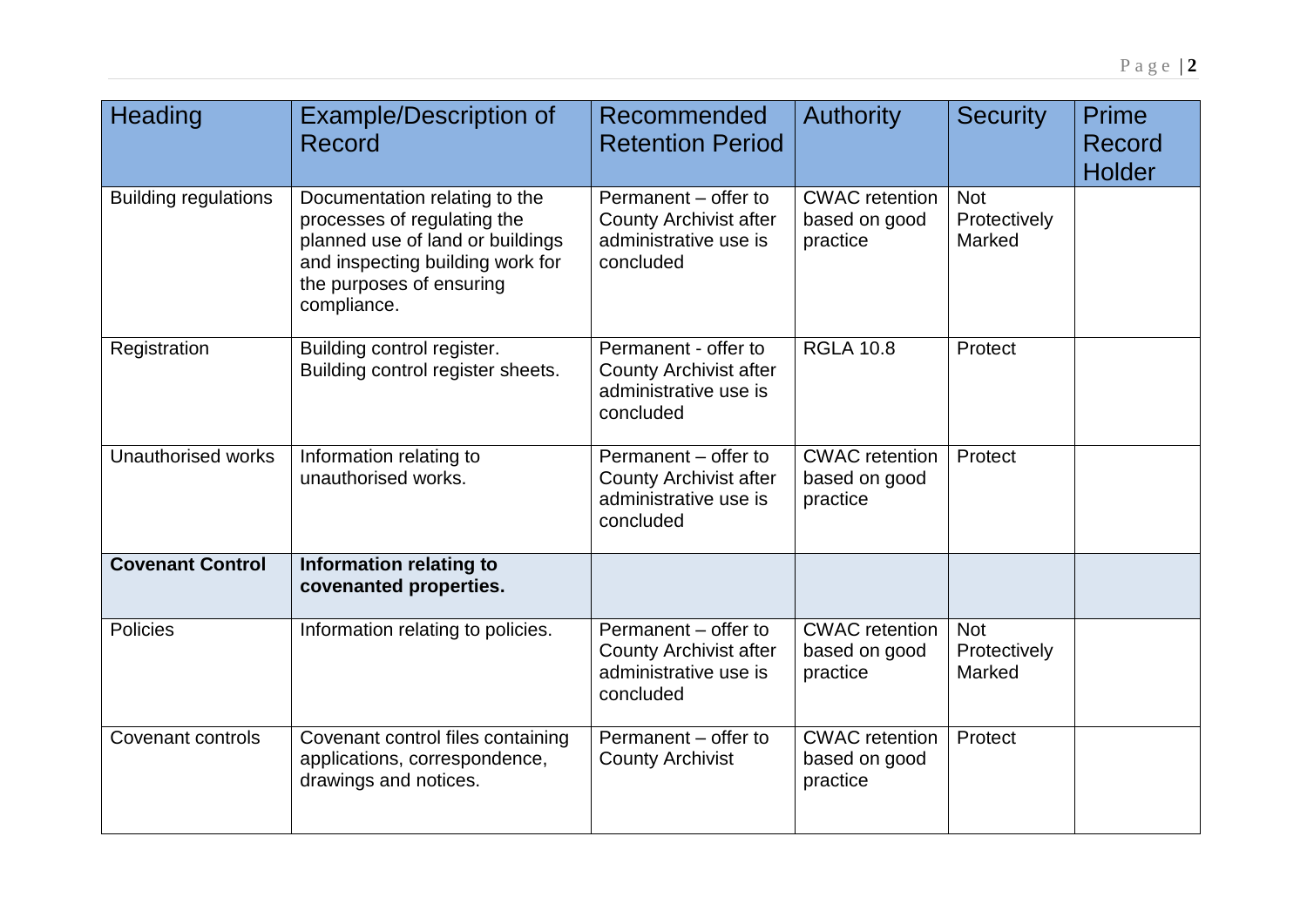| Heading                              | <b>Example/Description of</b><br>Record                                                                                                                                                                       | Recommended<br><b>Retention Period</b>                                                      | <b>Authority</b>                                   | <b>Security</b>                      | Prime<br>Record<br><b>Holder</b> |
|--------------------------------------|---------------------------------------------------------------------------------------------------------------------------------------------------------------------------------------------------------------|---------------------------------------------------------------------------------------------|----------------------------------------------------|--------------------------------------|----------------------------------|
| <b>Development</b><br><b>Control</b> | Information on planning<br>applications, enforcing<br>restrictions and maintaining<br>public registers to enforce local<br>strategy.                                                                          |                                                                                             |                                                    |                                      |                                  |
| Application<br>processing            | Application files containing<br>application letters and forms,<br>certificates, location plans,<br>drawings, site correspondence,<br>reports, photographs and s.106<br>agreements. Planning appeals<br>files. | Permanent - offer to<br><b>County Archivist after</b><br>administrative use is<br>concluded | <b>CWAC</b> retention<br>based on good<br>practice | Protect                              |                                  |
| Application<br>processing            | Decision notices on planning<br>applications.                                                                                                                                                                 | Permanent - offer to<br><b>County Archivist after</b><br>administrative use is<br>concluded | <b>RGLA 10.6</b>                                   | <b>Not</b><br>Protectively<br>Marked |                                  |
| Application<br>processing            | Pre-application discussion<br>documentation relating to a<br>specific building.                                                                                                                               | Destroy $-6$ years<br>from last action (if<br>planning application<br>not received)         | <b>CWAC</b> retention<br>based on good<br>practice | Protect                              |                                  |
| <b>Conservation areas</b>            | Historically listed buildings.<br>Information regarding specific<br>sites and monuments.<br><b>Sites and Monuments</b><br>$\bullet$<br>Register                                                               | Permanent - offer to<br>County Archivist, after<br>administrative use is<br>concluded       | <b>RGLA 10.3</b>                                   | <b>Not</b><br>Protectively<br>Marked |                                  |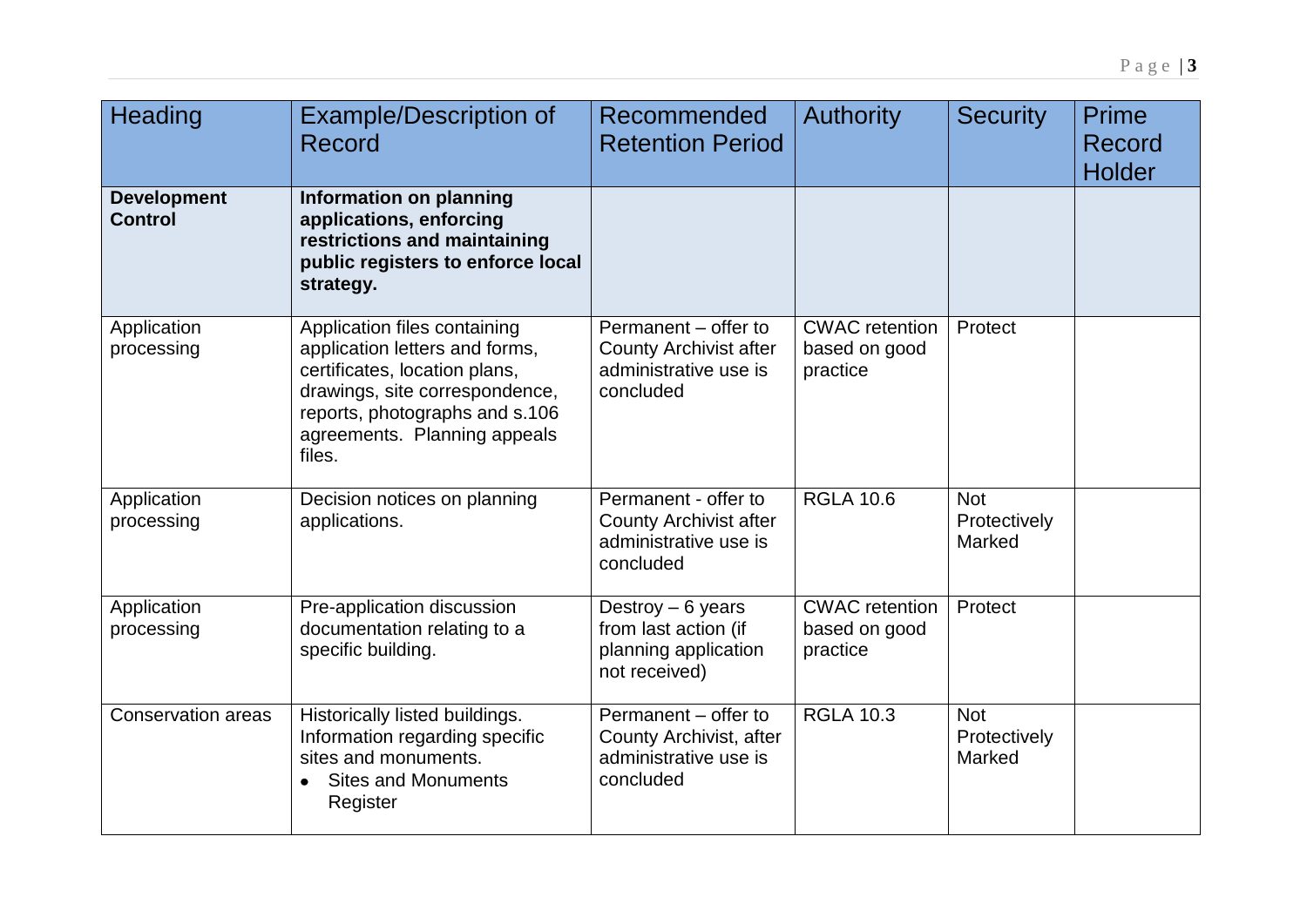| Heading              | <b>Example/Description of</b><br>Record                                                                                                                                                                                                                                                                         | Recommended<br><b>Retention Period</b>                                                                                                                   | <b>Authority</b>                                   | <b>Security</b>                             | <b>Prime</b><br>Record<br><b>Holder</b> |
|----------------------|-----------------------------------------------------------------------------------------------------------------------------------------------------------------------------------------------------------------------------------------------------------------------------------------------------------------|----------------------------------------------------------------------------------------------------------------------------------------------------------|----------------------------------------------------|---------------------------------------------|-----------------------------------------|
| Enforcement          | Information relating to the process<br>of the enforcement of demolition<br>guidelines and laws.<br>• Enforcement notices.                                                                                                                                                                                       | Destroy 3 years after<br>compliance with<br>enforcement notice                                                                                           | <b>RGLA 10.13</b>                                  | Protect                                     |                                         |
| Hedges               | Actions to resolve disputes over<br>evergreen hedges.                                                                                                                                                                                                                                                           | Destroy - 7 years after<br>last action                                                                                                                   | <b>CWAC</b> retention<br>based on good<br>practice | Protect                                     |                                         |
| Registration         | Registers relating to Development<br>Control:<br><b>Planning Register</b><br>Register sheets including<br><b>Application Register</b><br><b>Decision Register</b><br>$\bullet$<br><b>Consultation Register</b><br>$\bullet$<br><b>Enforcement Register</b><br>Section106 Register<br><b>Tree Works Register</b> | Permanent - offer to<br><b>County Archivist once</b><br>the register has been<br>completed (or at<br>arranged intervals if it<br>is held electronically) | <b>RGLA 10.6</b>                                   | Protect                                     |                                         |
| Planning obligations | Documentation relating to<br>planning obligations.                                                                                                                                                                                                                                                              | Permanent - offer to<br><b>County Archivist after</b><br>administrative use is<br>concluded                                                              | <b>RGLA 10.1</b>                                   | <b>Not</b><br>Protectively<br>Marked        |                                         |
| <b>Trees</b>         | Tree works.<br>Information containing reference<br>to listed tree-life.                                                                                                                                                                                                                                         | Destroy - 5 years after<br>application decision                                                                                                          | <b>LGCS v2.03</b><br><b>PAGE 131</b>               | <b>Not</b><br>Protectively<br><b>Marked</b> |                                         |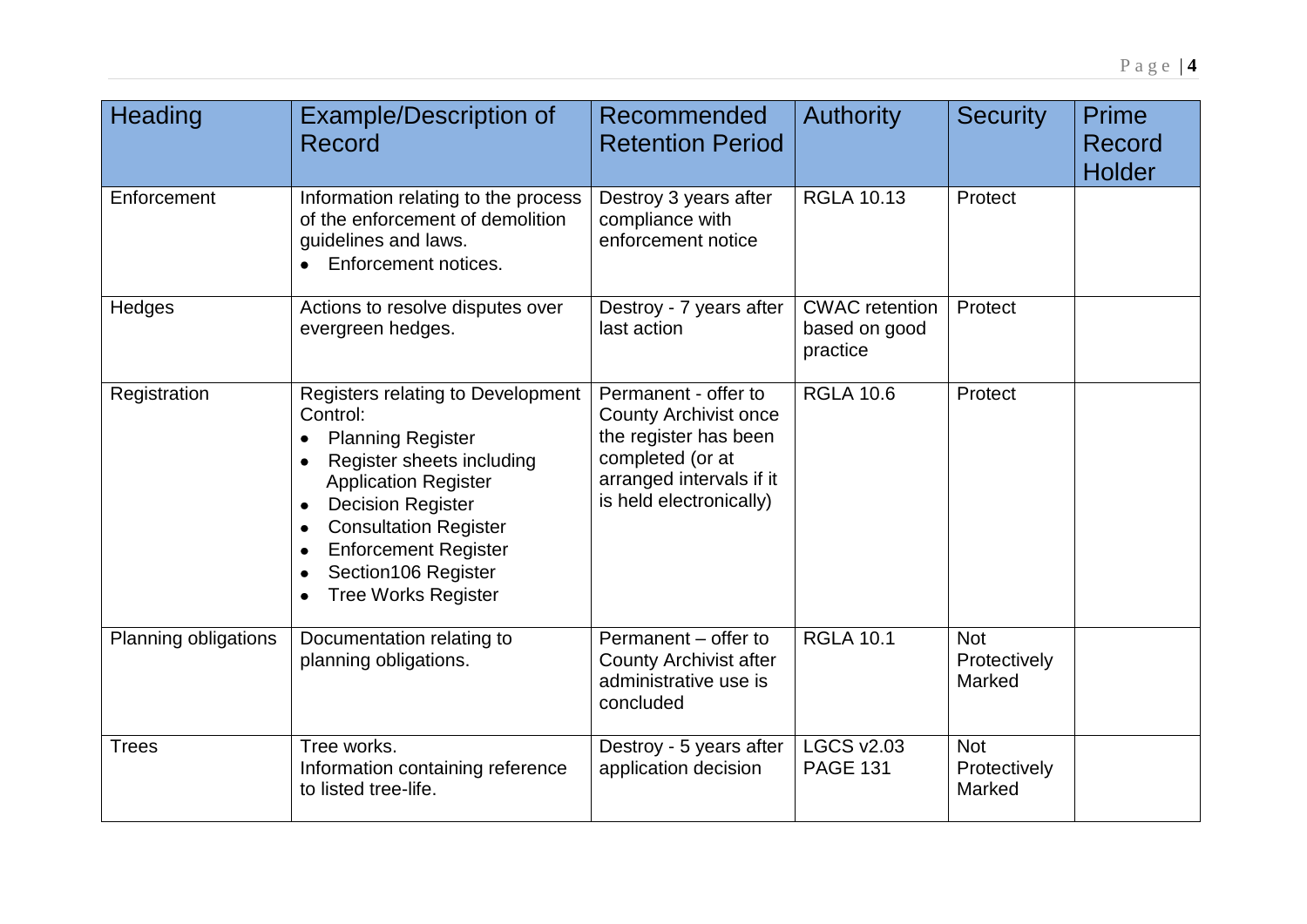| Heading                     | <b>Example/Description of</b><br><b>Record</b>                                      | Recommended<br><b>Retention Period</b>                                                      | <b>Authority</b> | <b>Security</b>                      | <b>Prime</b><br>Record<br><b>Holder</b> |
|-----------------------------|-------------------------------------------------------------------------------------|---------------------------------------------------------------------------------------------|------------------|--------------------------------------|-----------------------------------------|
| <b>Trees</b>                | Tree preservation orders.                                                           | Permanent - offer to<br><b>County Archivist after</b><br>administrative use is<br>concluded | <b>RGLA 10.7</b> | <b>Not</b><br>Protectively<br>Marked |                                         |
| <b>Forward Planning</b>     | <b>Planning future development.</b>                                                 |                                                                                             |                  |                                      |                                         |
| Economic<br>regeneration    | Information on activities to<br>support economic regeneration in<br>the local area. | Permanent - offer to<br><b>County Archivist after</b><br>administrative use is<br>concluded | <b>RGLA 10.1</b> | <b>Not</b><br>Protectively<br>Marked |                                         |
| Heritage listing            | The consolidated listing of<br>heritage buildings and sites.                        | Permanent - offer to<br>County Archivist, after<br>administrative use is<br>concluded       | <b>RGLA 10.3</b> | <b>Not</b><br>Protectively<br>Marked |                                         |
| Housing<br>development      | Documentation related to social<br>housing development.                             | Permanent - offer to<br><b>County Archivist after</b><br>administrative use is<br>concluded | <b>RGLA 10.6</b> | <b>Not</b><br>Protectively<br>Marked |                                         |
| National planning<br>policy | National planning policy<br>information.                                            | Permanent - offer to<br><b>County Archivist after</b><br>administrative use is<br>concluded | <b>RGLA 10.1</b> | <b>Not</b><br>Protectively<br>Marked |                                         |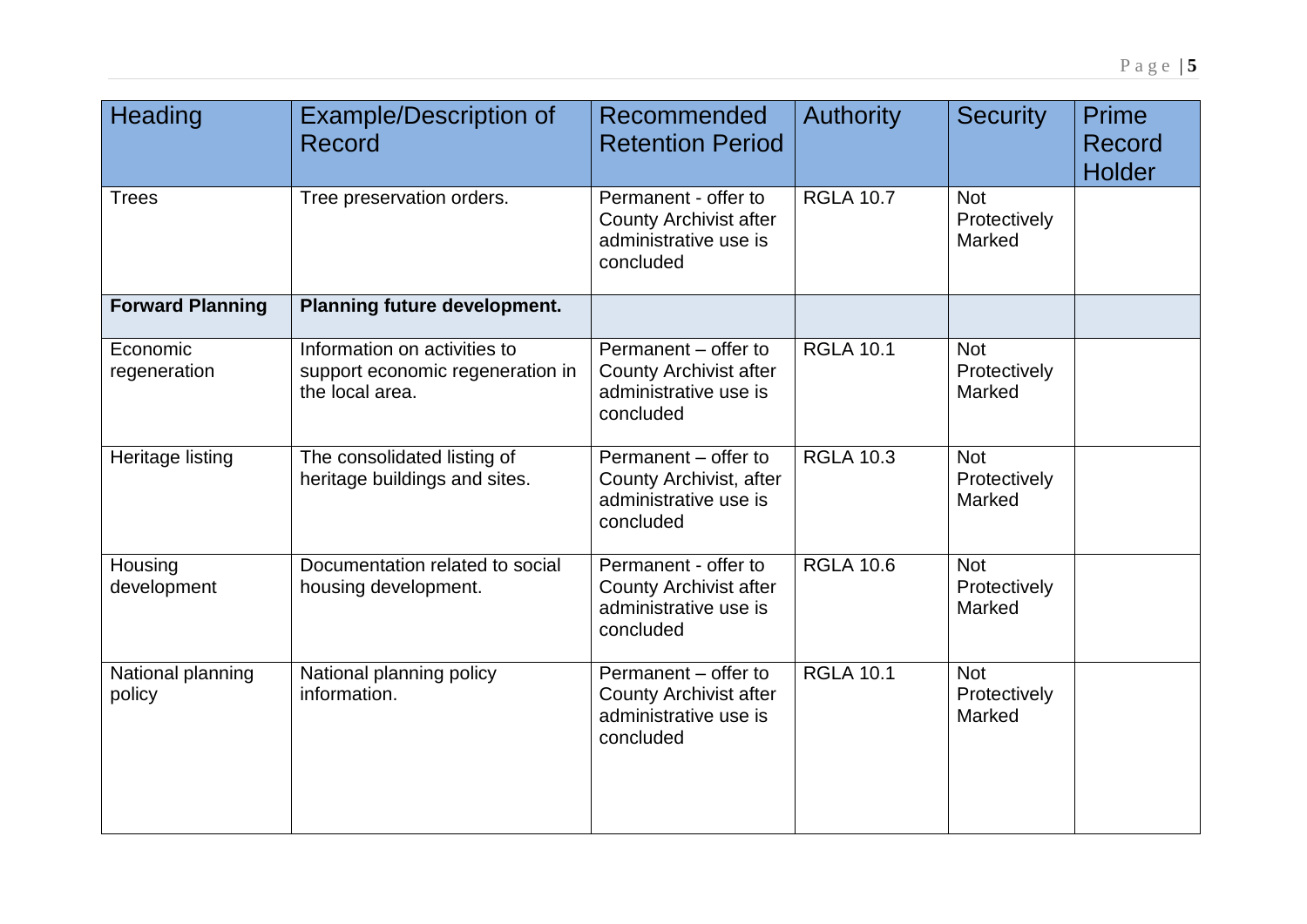| Heading             | <b>Example/Description of</b><br><b>Record</b>                                                                                                                                                                                                                                                                                                          | Recommended<br><b>Retention Period</b>                                                                              | <b>Authority</b> | <b>Security</b>                      | <b>Prime</b><br>Record<br><b>Holder</b> |
|---------------------|---------------------------------------------------------------------------------------------------------------------------------------------------------------------------------------------------------------------------------------------------------------------------------------------------------------------------------------------------------|---------------------------------------------------------------------------------------------------------------------|------------------|--------------------------------------|-----------------------------------------|
| Natural environment | Information on agriculture,<br>countryside, nature reserves and<br>protected sites.<br>• Policies                                                                                                                                                                                                                                                       | Permanent - offer to<br><b>County Archivist after</b><br>administrative use is<br>concluded                         | <b>RGLA 10.7</b> | <b>Not</b><br>Protectively<br>Marked |                                         |
| Natural environment | The process of maintaining the<br>countryside and developing open<br>spaces for public amenity.                                                                                                                                                                                                                                                         | Destroy - 7 years after<br>administrative use<br>concluded                                                          | <b>RGLA 10.7</b> | <b>Not</b><br>Protectively<br>Marked |                                         |
| Planning schemes    | The process of receiving,<br>considering and responding to<br>submissions and objections to<br>planning schemes and<br>amendments.<br>Waste planning application<br>consultation<br>Mineral planning application<br>$\bullet$<br>consultation<br>Objections<br>$\bullet$<br>Inquiries - public etc<br>$\bullet$<br>Archaeological,<br>advice/conditions | Destroy 15 years after<br>decision. Offer<br>controversial or high<br>profile schemes to<br><b>County Archivist</b> | <b>RGLA 10.5</b> | Protect                              |                                         |
| Regional plan       | Mineral Plan.<br>Waste Plan.                                                                                                                                                                                                                                                                                                                            | Permanent - offer to<br><b>County Archivist after</b><br>administrative use is<br>concluded                         | <b>RGLA 10.4</b> | <b>Not</b><br>Protectively<br>Marked |                                         |